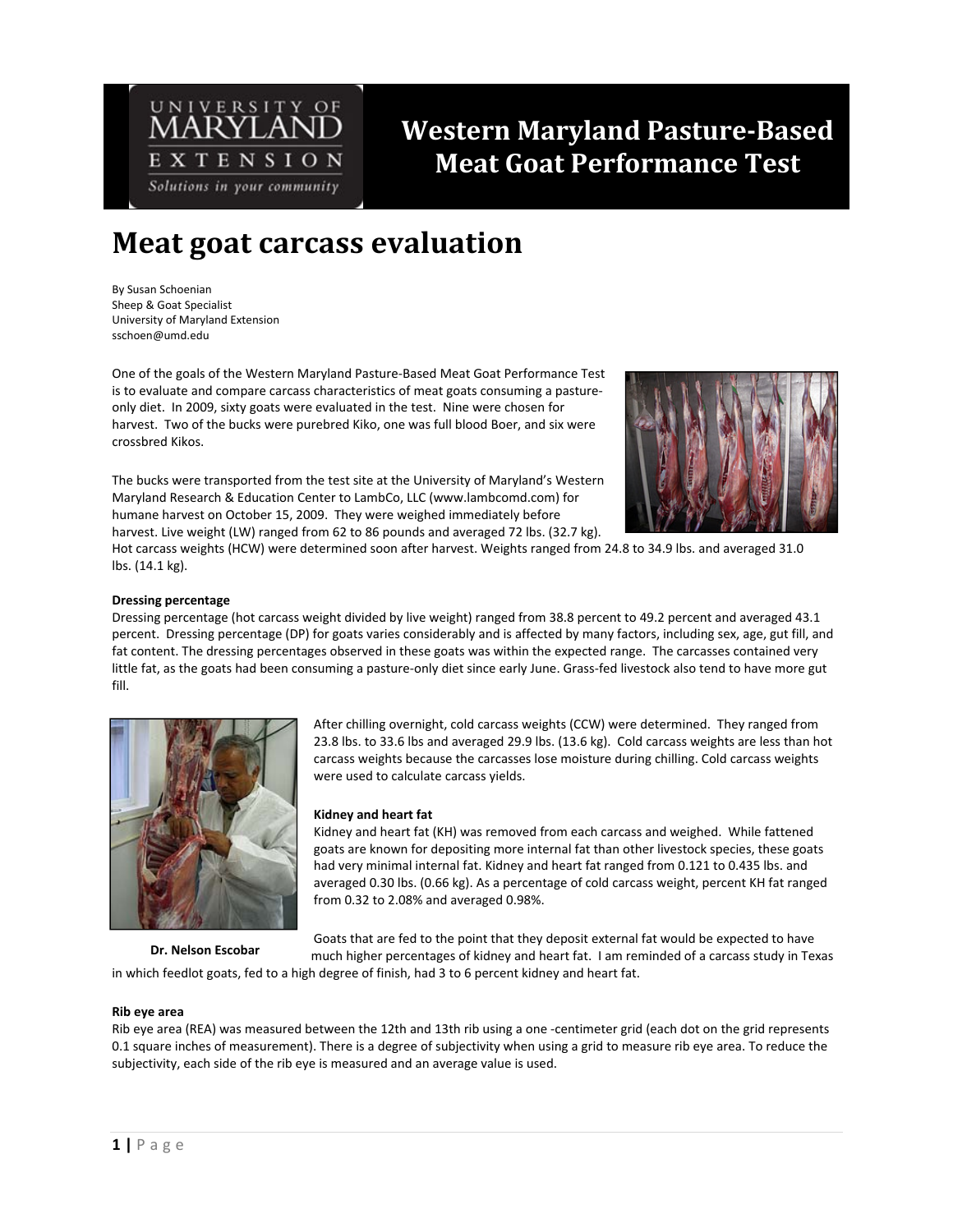Rib eye measurements ranged from 1.45 to 2.20 square inches and averaged 1.79 square inches. The goat with the largest rib eye was a 79‐lb. crossbred Kiko buck consigned by Merritt Burke from Nassau, Delaware. The actual rib eye measurements were about 0.5 square inches larger than the ultrasound measurements (U‐REA) from September 10.

#### **Fat**

Back fat (U‐BF) was very minimal (less than 0.05 inches) and could not be differentiated between carcasses. In goats and lambs, body wall thickness (BWT) is considered to be a better indicator of fat cover. It was measured. It ranged from 0.30 to 0.55 inches and averaged 0.40 inches.

The carcasses were completely deboned. Fat and lean were separated from the bone, resulting in separate "piles" of bone, fat, and lean, which were weighed to determine carcass percentages. Fat trim ranged from 1.10 to 2.55 lbs. and averaged 1.78

lbs. (0.81 kg). As a percent of cold carcass weight, percent fat ranged from 3.6 to 10.1 percent and averaged 6.1 percent.

Bone ranged in weight from 8 to 11 lbs. and averaged 9.5 lbs. (4.3 kg). Bone comprised from 28.2 to 36.9 percent of cold carcass weight, for an average of 32 percent. Lean tissue ranged from 14.3 to 21.8 lbs. and averaged 18.3 lbs. (8.3 kg). As a percentage of cold carcass weight, percent lean ranged from 57.4 to 65.5 percent and averaged 60.9 percent.

#### **Percent lean**

As a percentage of live weight, lean ranged from 22.6 to 30.7 percent and averaged 25.4 percent. The buck with the highest percentage of lean (carcass and live weight basis) was a 71‐lb. purebred Kiko consigned by Craig Adams from Litchfield, Illinois. Adams also had several of the top‐ performing bucks on test, including the high-selling buck. Another goat with outstanding carcass

data was a 65‐lb. 3/4 Kiko x 1/4 Spanish buck consigned by Wes Pinneo from Kincaid, Kansas.

Next year, we would like to harvest more goats from the test and perhaps incorporate a carcass contest into the performance testing program. For information about the goat carcass evaluation and/or Western Maryland Meat Goat Performance Test, contact Susan Schoenian at (301) 432-2767 ext. 343 or ssschoen@umd.edu. Information can also be found on the blog at http://mdgoattest.blogspot.com.

| #              | Consigner       | ID  | LW, lbs. | HCW, Ibs. | DP, % | CCW, Ibs. | REA, in <sup>2</sup> | $U$ -REA, $in^2$ | U-BF, in. | BWT, in. |
|----------------|-----------------|-----|----------|-----------|-------|-----------|----------------------|------------------|-----------|----------|
| $\mathbf{1}$   | Adams           | 904 | 71.0     | 34.4      | 48.5  | 33.3      | 2.00                 | 1.70             | 0.04      | 0.55     |
| $\overline{2}$ | K. Barnes       | 906 | 86.0     | 33.4      | 38.8  | 32.3      | 1.85                 | 1.30             | 0.03      | 0.35     |
| $\overline{3}$ | <b>Burke</b>    | 914 | 79.0     | 34.3      | 43.4  | 33.1      | 2.20                 | 1.40             | 0.05      | 0.50     |
| $\overline{4}$ | Lantz           | 928 | 61.0     | 24.8      | 40.7  | 23.8      | 1.65                 | 1.20             | 0.03      | 0.40     |
| 5              | Pinneo          | 941 | 65.0     | 32.0      | 49.2  | 30.9      | 1.95                 | 1.30             | 0.04      | 0.45     |
| 6              | D. Smith        | 954 | 62.0     | 25.7      | 41.5  | 24.7      | 1.65                 | 0.90             | 0.04      | 0.30     |
| $\overline{7}$ | J. Smith        | 959 | 64.0     | 26.2      | 40.9  | 25.3      | 1.45                 | 1.10             | 0.04      | 0.35     |
| 8              | Lowe            | 933 | 79.0     | 34.9      | 44.2  | 33.6      | 1.80                 | 1.20             | 0.04      | 0.40     |
| 9              | Lowe            | 930 | 80.0     | 32.9      | 41.1  | 31.8      | 1.60                 | 1.10             | 0.04      | 0.30     |
|                | <b>AVERAGES</b> |     | 71.9     | 31.0      | 43.1  | 29.9      | 1.79                 | 1.24             | .004      | 0.40     |

### **Carcass data from the nine bucks**



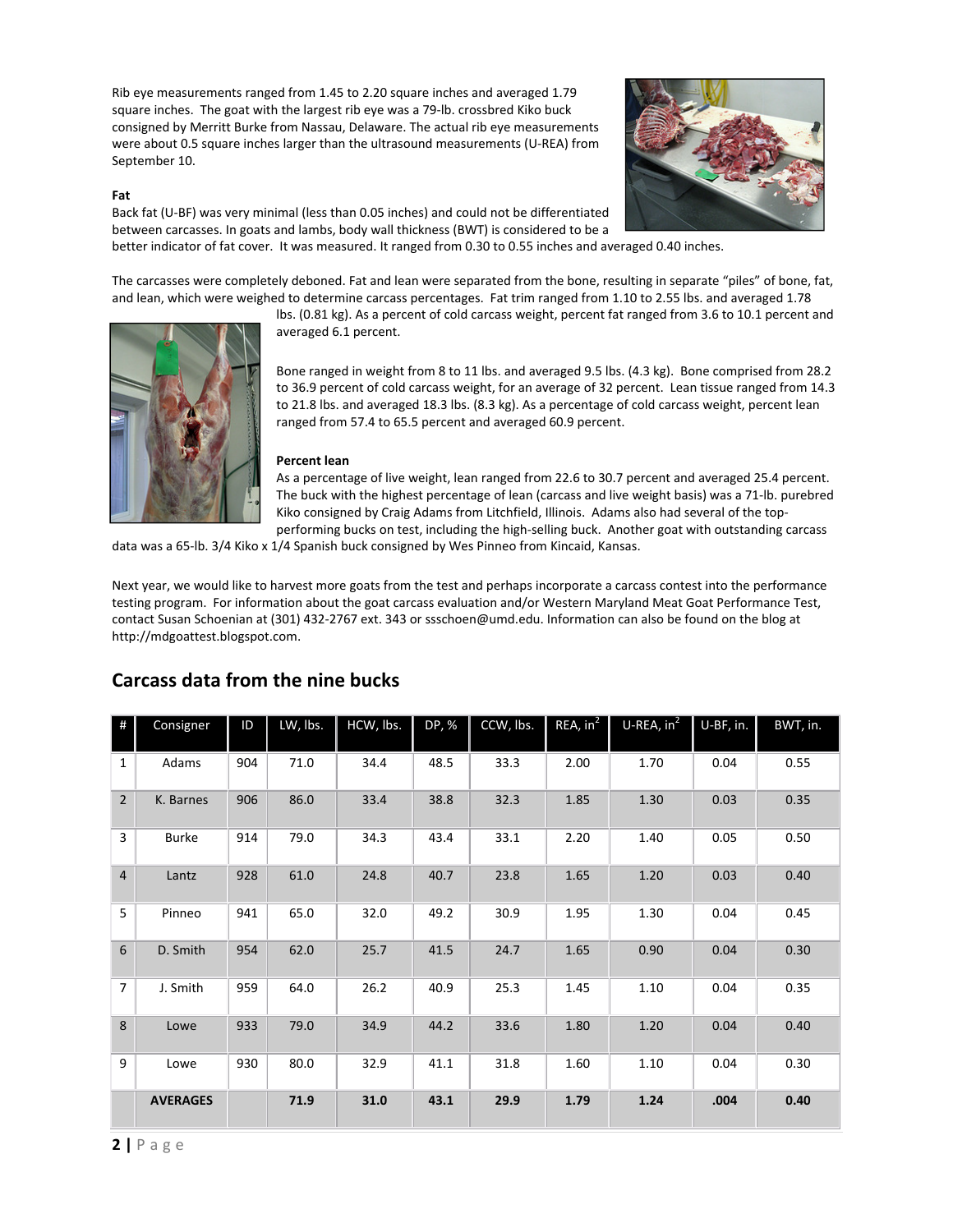| #              | Consigner       | ID  | KH, lbs. | % KH | Bones, lbs. | % Bones | Fat, Ibs. | % Fat | Lean, lbs. | % Lean | Yield, % |
|----------------|-----------------|-----|----------|------|-------------|---------|-----------|-------|------------|--------|----------|
| $\mathbf{1}$   | Adams           | 904 | 0.14     | 0.42 | 9.41        | 28.2    | 1.97      | 5.91  | 21.81      | 65.5   | 30.7     |
| $\overline{2}$ | K. Barnes       | 906 | 0.65     | 2.00 | 10.98       | 34.0    | 2.21      | 6.85  | 18.53      | 57.4   | 21.5     |
| $\overline{3}$ | <b>Burke</b>    | 914 | 0.69     | 2.08 | 10.54       | 31.8    | 1.94      | 5.85  | 19.98      | 60.4   | 25.3     |
| $\overline{4}$ | Lantz           | 928 | 0.10     | 0.42 | 7.88        | 33.1    | 1.64      | 6.89  | 13.97      | 58.7   | 22.9     |
| 5              | Pinneo          | 941 | 0.44     | 1.41 | 9.17        | 29.7    | 1.83      | 5.91  | 19.49      | 63.1   | 30.0     |
| 6              | D. Smith        | 954 | 0.12     | 0.49 | 9.12        | 36.9    | 1.20      | 4.85  | 14.34      | 58.1   | 23.1     |
| $\overline{7}$ | J. Smith        | 959 | 0.27     | 1.08 | 8.00        | 31.6    | 2.55      | 10.09 | 14.47      | 57.2   | 22.6     |
| 8              | Lowe            | 933 | 0.20     | 0.60 | 10.40       | 30.9    | 1.61      | 4.78  | 21.36      | 63.6   | 27.0     |
| 9              | Lowe            | 930 | 0.10     | 0.32 | 10.15       | 31.9    | 1.10      | 3.46  | 20.43      | 64.2   | 25.5     |
|                | <b>AVERAGES</b> |     | 0.30     | 0.98 | 9.52        | 32.0    | 1.78      | 6.06  | 18.26      | 60.9   | 25.4     |

### **Rib eye images**